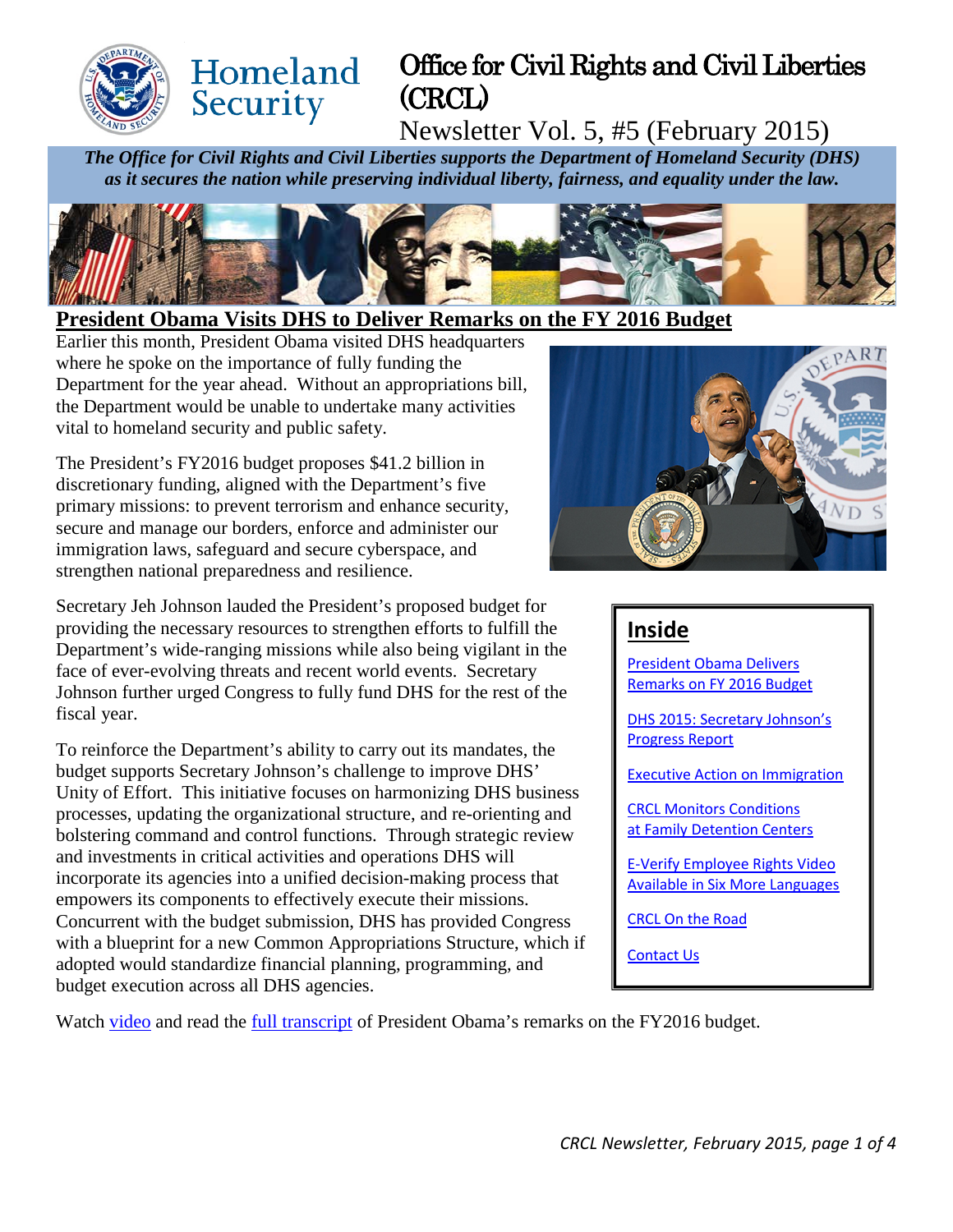# <span id="page-1-0"></span>**DHS 2015: Secretary Johnson's Progress Report**

Secretary Jeh Johnson recently discussed the past, present, and future of the Department in his *[DHS 2015: The](http://www.dhs.gov/DHSin2015?utm_source=hp_feature&utm_medium=web&utm_campaign=dhs_hp)  [Secretary's Progress Report](http://www.dhs.gov/DHSin2015?utm_source=hp_feature&utm_medium=web&utm_campaign=dhs_hp)* address. He gave this presentation at an event in Washington, DC hosted by the Woodrow Wilson International Center for Scholars, and the Aspen Institute Homeland Security Group.

DHS 2015 THE SECRETARY'S PROGRESS **REPORT** 

The Secretary's report highlighted several accomplishments and actions that have been taken over the past year, which

include: filling a number of senior-level vacancies; committing to greater transparency in data collection and reporting; improving morale among employees; implementing executive action on immigration reform; and improving our responsiveness to Congress. Secretary Johnson also spoke on counterterrorism, cybersecurity, and community engagement efforts—all of which CRCL has a direct role in facilitating and monitoring on behalf of the Department.

Watch [video](http://www.dhs.gov/DHSin2015?utm_source=hp_feature&utm_medium=web&utm_campaign=dhs_hp) and read the [full transcript](http://www.dhs.gov/news/2015/01/29/remarks-secretary-johnson-dhs-2015-secretarys-progress-report) of the Secretary's remarks.

# <span id="page-1-1"></span>**Fixing Our Broken Immigration System Through Executive Action**

At the request of President Obama, Secretary Jeh Johnson and Attorney General Eric Holder conducted a rigorous and inclusive review to reform the nation's broken immigration system. This review sought the advice and input from those charged with implementing the policies, as well as the ideas of a broad range of stakeholders and Members of Congress from both sides of the aisle. The resulting [assessment identified ten](http://www.dhs.gov/immigration-action)  [areas](http://www.dhs.gov/immigration-action) where we, within the confines of the law, could take action to increase border security, focus enforcement resources, and ensure accountability in our immigration system. Of these ten areas CRCL will have a direct role and impact in the following:

- *Ending Secure Communities and Replacing It with the New Priority Enforcement Program (PEP):* CRCL has been charged to develop and implement a plan to monitor transfer actions of state and local law enforcement agencies participating in the new program.
- *Expanding the Deferred Action for Childhood Arrivals (DACA) Program* and *Extending Deferred Action to Parents of Americans and Lawful Permanent Residents (DAPA):* CRCL will facilitate discussion and receive stakeholder input on these topics at upcoming community engagement roundtables and related activities.

In addition CRCL is involved with several internal working groups and task forces established to implement the border security plan, enforcement priorities memo, and data collection and analysis. CRCL will also provide policy advice and remain prepared to receive and investigate complaints concerning civil rights and civil liberties issues throughout the areas affected by the executive action.

# <span id="page-1-2"></span>**CRCL Monitors Conditions at Family Detention Centers**

Over the past few months CRCL has monitored conditions at the family residential centers (in Artesia, New Mexico and Karnes City, Texas) that were established to allow families to remain together while in custody of U.S. Immigration and Customs Enforcement (ICE). These facilities were established in response to the influx of adults traveling with children apprehended along the Southwest border. Most recently, CRCL visited the South Texas Family Residential Center in Dilley, Texas where they monitored facility operations and other conditions. At present the facility, opened in November, houses approximately 480 residents and will ultimately accommodate up to 2,400 residents on the approximately 50-acre site. ICE expects the facility to be ready for full capacity within 90 days.

*[continued on next page]*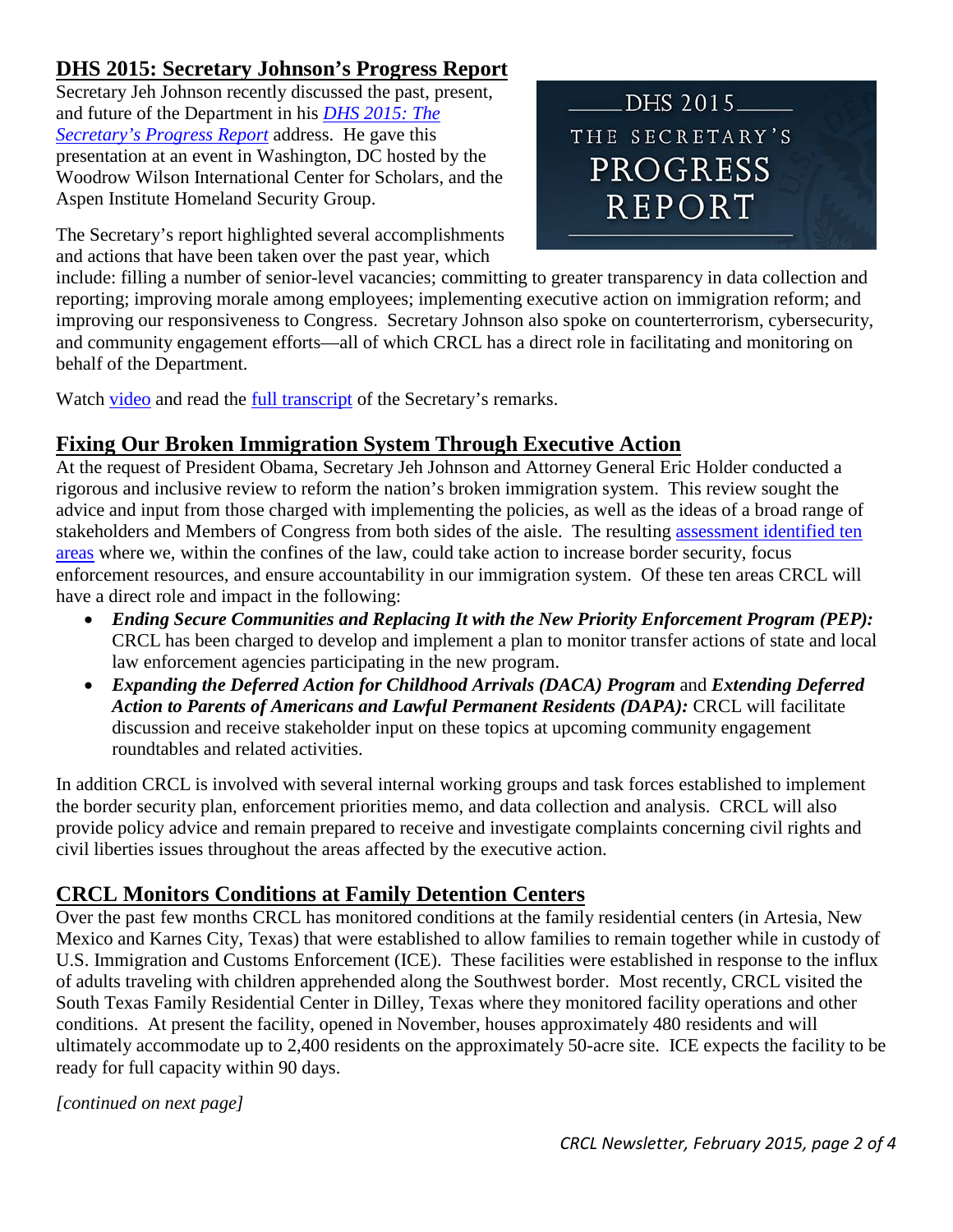ICE is operating residential centers for adults with children to maintain family unity while families await the outcome of immigration hearings or return to their home countries. ICE ensures that these residential centers operate in an open environment, which includes medical care, play rooms, social workers, educational services, and access to legal counsel. ICE's Juvenile and Family Residential Management Unit is responsible for monitoring activity at these facilities and ensuring they are in compliance with ICE's Family Residential Standards.

In addition to the centers at Dilley and Karnes, ICE also continues to utilize a long-standing facility in Leesport, Pennsylvania to house adults with children. As part of its work CRCL regularly monitors detention facilities and will continue to work with ICE to monitor civil rights and civil liberties concerns regarding these family residential centers.

# <span id="page-2-0"></span>**E-Verify Employee Rights Video Available in Six Additional Languages**

U.S. Citizenship and Immigration Services (USCIS) has partnered with CRCL to update the E-Verify Employee Rights and Responsibilities video with captions in six more languages. The video has been available in English and Spanish since 2010. The languages now available in captions are Chinese (traditional), French, Korean, Russian, Tagalog, and Vietnamese.

The video uses a dramatic reenactment to explain the rights of employees when employers use E-Verify and the process for employees to contest a data mismatch, known as a Tentative Nonconfirmation. The multilingual videos can be found on the [E-Verify Foreign Language Resource page,](http://www.uscis.gov/e-verify/publications/foreign-language-resources) the [USCIS Multi-Lingual](http://www.uscis.gov/tools/multilingual-resource-center)  [Resource Center,](http://www.uscis.gov/tools/multilingual-resource-center) and the [USCIS YouTube page.](http://youtu.be/07A-zKaoyi8)

### *Tips for Effectively Communicating with Protected Populations During Preparedness, Response, and Recovery*

CRCL, in conjunction with the Federal Emergency Management Agency's Office of Equal Rights and Office of Disability Integration and Coordination, has revised its [guidance to recipients of DHS financial assistance.](http://www.dhs.gov/sites/default/files/publications/tips-effectively-communicating-protected-populations-02-03-15.pdf) The guidance, first issued in the aftermath of Hurricane Sandy in 2012, reminds recipients of their obligations under federal nondiscrimination laws and describes actions that can help jurisdictions meet those obligations in connection with disaster services.

# <span id="page-2-1"></span>**CRCL on the Road, January – February**

#### *January 21 – Seattle, Washington*

CRCL convened its quarterly community engagement roundtable with diverse ethnic and community-based organizations.

#### *January 28 – Chicago, Illinois*

CRCL convened its quarterly community engagement roundtable with diverse ethnic and community-based organizations.

#### *February 12 – Tampa, Florida*

CRCL convened its quarterly community engagement roundtable with diverse ethnic and community-based organizations.

#### *January 22 – Boston, Massachusetts*

CRCL participated in the BRIDGES roundtable with local federal partners and community leaders.

#### *January 28 – Detroit, Michigan*

CRCL participated in the BRIDGES roundtable with local federal partners and community leaders.

#### *February 12 – Toronto, Canada*

CRCL participated in a Public Safety Canada event with the Somali community.